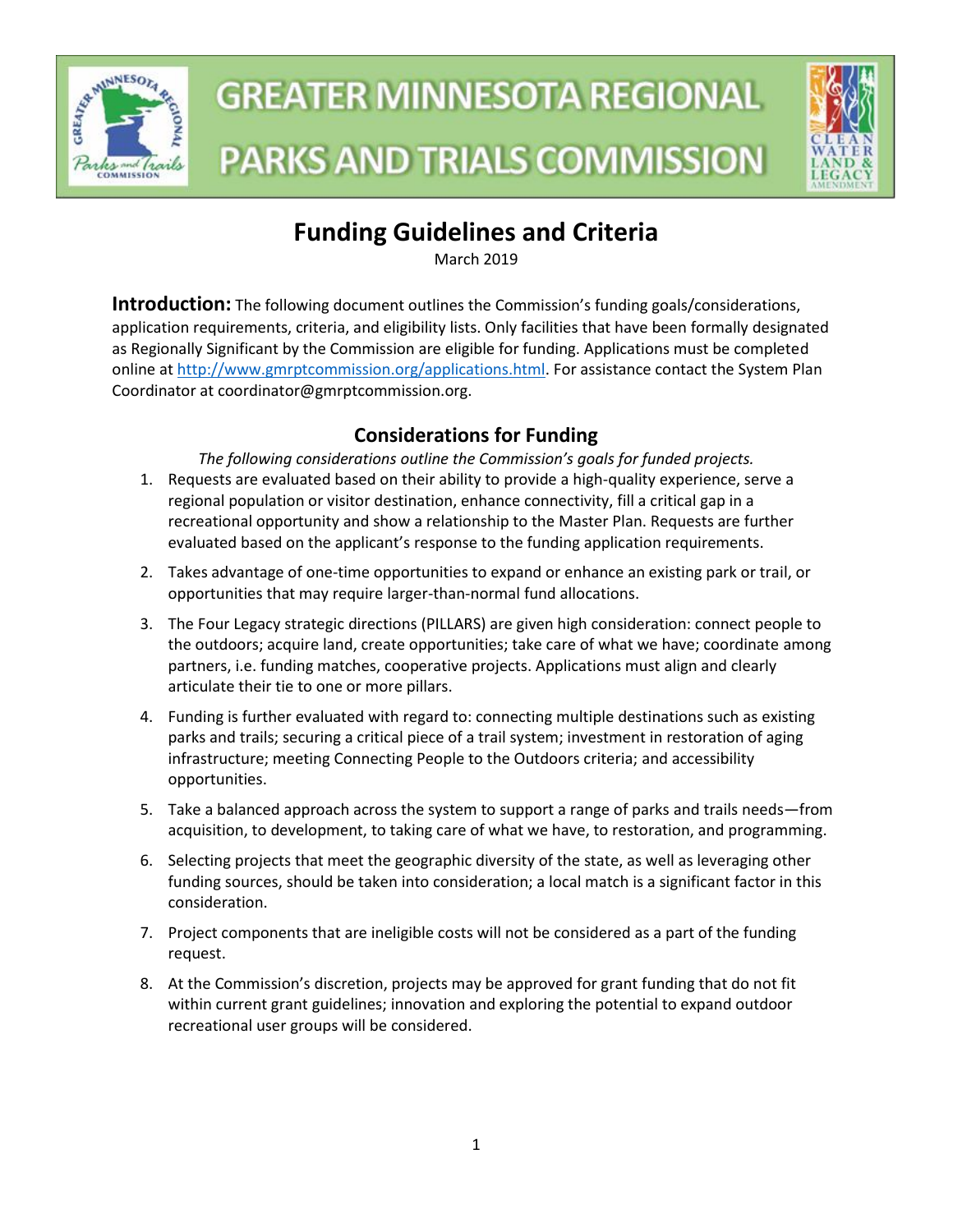# **\*\*Project Contract Deliverables Note\*\***

*Depending on your project, the following may be required*

If funded, the grant contract will be executed by the DNR on behalf of the Commission. Therefore, all DNR contract requirements must be fulfilled and include, but are not limited to the following:

- ➢ Completion of an Environmental Assessment Statement (EAS). Review of the project by the DNR's Endangered Species Environmental Review Coordinator.
- $\triangleright$  Compliance with water and wetlands regulations.
- $\triangleright$  Compliance with Minnesota EQB Environmental Review rules.
- $\triangleright$  Pre-approval of the project from the Minnesota State Historical Preservation Office.
- $\triangleright$  For trails projects, a completed long term or permanent lease on land not owned by applicant.
- $\triangleright$  Provide as requested project status and final project reports to the DNR.
- $\triangleright$  NO funds may be expended until there is a fully executed contract. Work on the SHPO and Environmental Review may begin prior to contract execution.

More information on post-award requirements can be found at [www.dnr.state.mn.us/grants/recreation/pt\\_legacy.html](http://www.dnr.state.mn.us/grants/recreation/pt_legacy.html)

# **Application Requirements**

*Applicants must address the following requirements in their funding application.*

- 1. Describe how the project completes a regionally substantial or impactful component of the Master Plan.
- 2. Explain how the project fulfills any relevant pillars from the 25-Year Parks and Trails Legacy Plan. See tutorial for further definition.
	- o Connect people to the outdoors
	- o Acquire land, create opportunities
	- o Take care of what we have
	- o Coordinate among partners
- 3. The project budget must detail:
	- o The full cost of the project
	- o Grant request funds and where they will be applied
	- o Grant match funds and where they will be applied
	- o Non-eligible project expenses
	- o Feasibility
		- Design / accepted standards / accessibility
		- Implementation
		- Project Lead
- **4.** Applicants must describe how you will evaluate the outcomes of the project. What are the specific deliverables? How will the project be evaluated compared to the deliverables, i.e. the number of users who will benefit from this project/action, the quality of the facility, the impact of the repair or rehabilitation.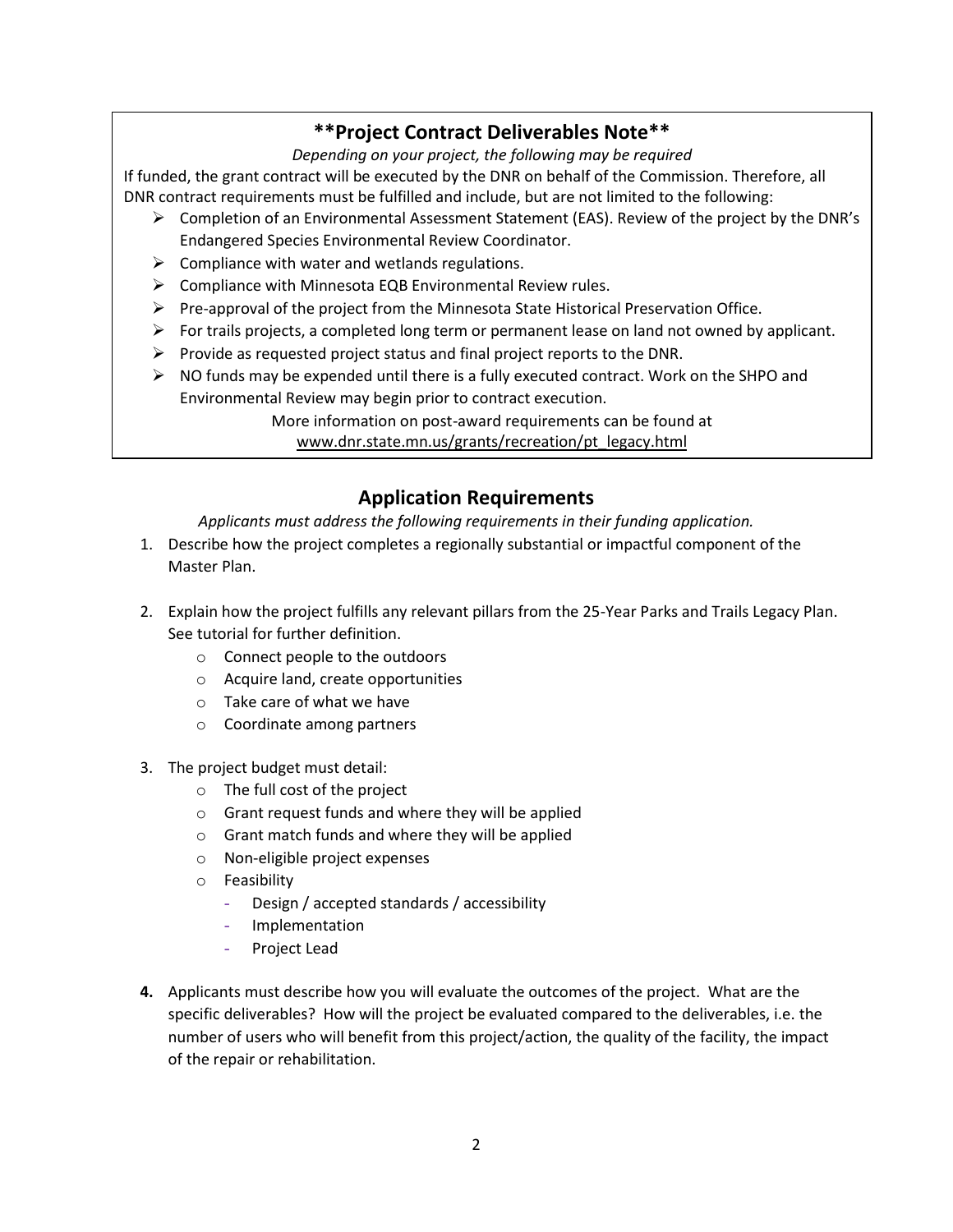*Required Attachments*

- All funding applications must include an officially adopted resolution that meets Commission qualifications by their governing body. A template resolution is provided.
- For acquisitions, appraisals are required and must be performed by a qualified licensed appraiser and meet the Uniform Standards of Professional Appraisal Practice (USPAP) and the DNR Supplemental Appraisal and Appraisal Review Guidelines.
- A site design for the project must be completed and submitted with the application, per directions included under "Map and Site Plan Requirements".

Building Plans – All buildings constructed with grant funds must meet the State Building Code. Building plans are required for all proposed facilities to ensure the development addresses accessibility and design priorities. Plans must include the following:

- 1. Front and side views
- 2. A floor plan with all dimensions

Trail Plans – Trail plans are required for projects that include the development of any type of trail and should include the following:

- 1. A typical cross section of the trail
- 2. The trail width , surfacing and base materials

See the note on Americans with Disabilities Act compliance below.

AMERICANS WITH DISABILITIES ACT: Grantees must comply with the Americans with Disability Act (ADA) and the standards and guidelines listed below. In addition, all critical components must be made accessible even if they are not part of this proposal. Critical components include parking, restroom, drinking fountains and accessible routes to all facilities. This program requires all facility access routes to be a minimum of 5 feet wide.

The following documents are available from the U.S. Access Board at access-board.gov.

1. ADA Standards for Accessible Design, 2010 (For local government facilities and certain recreation facilities including playgrounds, recreational boating facilities, and fishing piers)

2. Final Guidelines for Outdoor Developed Areas, 2013 (For outdoor developed areas such as campgrounds, picnic areas, trails, and beaches).

# **Scoring Criteria**

*Each application will be evaluated and scored based on the following criteria.*

- 1. Completes a regionally substantial component in the applicants Master Plan. 10 points
- 2. Fills a gap and provides an outdoor recreation benefit of regional significance for that district. 20 points
- 3. Is significantly linked to one or more of the four pillars in the 25-Year Legacy Plan. 20 points
- 4. Project is a critical acquisition or critical rehabilitation and repair of, but not limited to, a trail, facility or feature or provides significant recruitment, retention or reactivation of outdoor recreation participation.

15 points

- 5. Provides access to quality natural and cultural resources within the district. 10 points
- 6. Has a financial match. A higher match will receive greater point awards.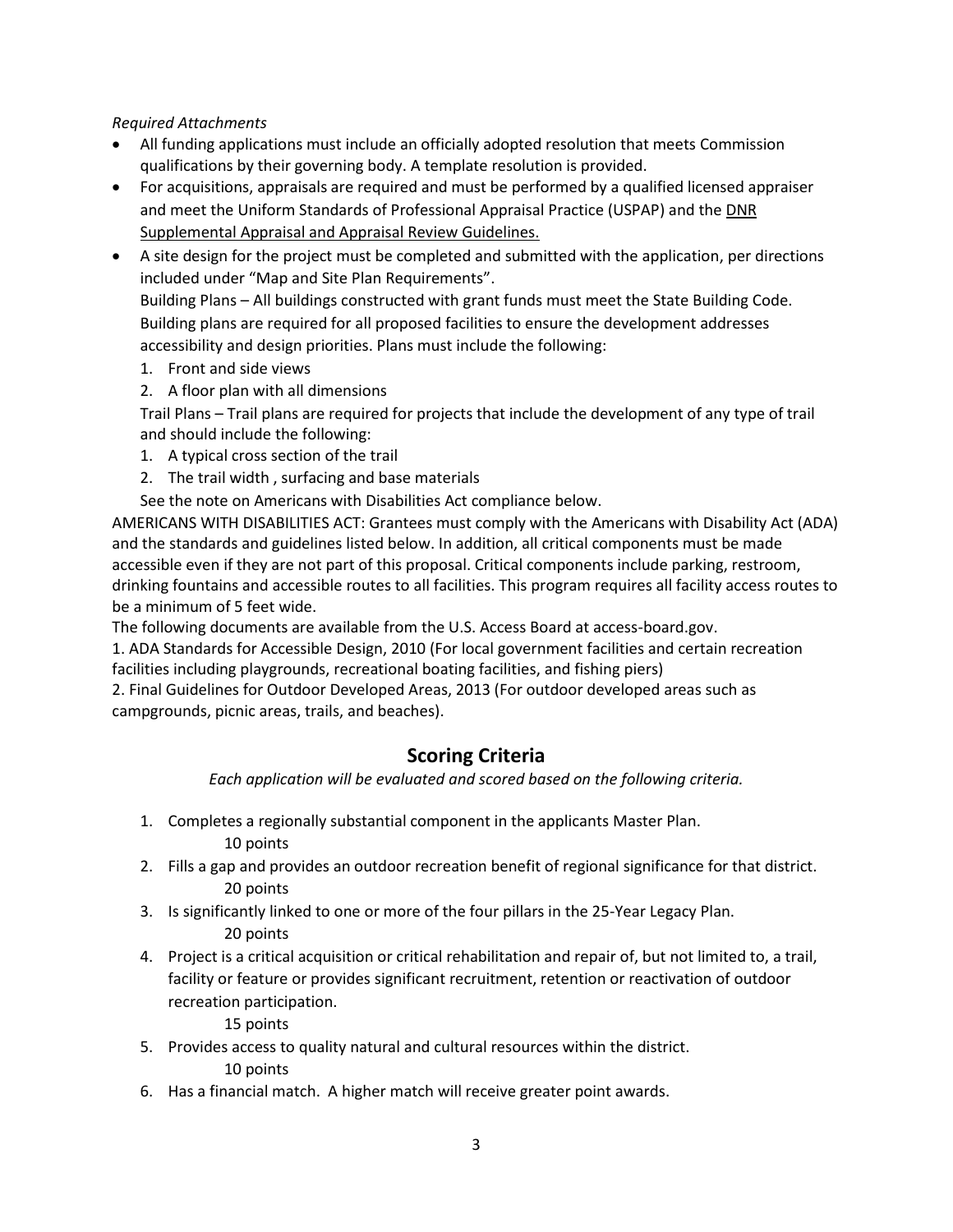| $0 - 4%$             | $match = 0 points$ |
|----------------------|--------------------|
| $5 - 9%$             | $match = 5 points$ |
| $10 - 24%$           | $match = 5 points$ |
| 25% and up           | $match = 5 points$ |
| Maximum of 15 points |                    |

7. Includes a fully detailed budget and implementation plan.

10 points

Each item is a maximum of points and may be less depending upon the quality of the application. Top score is 100 points

### **Criteria for Connecting People to the Outdoors Projects**

*Connecting People to the Outdoors funding is available to cities and counties with regionally designated parks and trails. Funds may be used for agencies or contracts to deliver outdoor recreation programming based out of the regional park or trail.*

- Scale and magnitude is sufficient to affect a significant number of active and potential program participants, park visitors and/or trail users; identifies projected number of active and potential program participants.
- Has attainable goals and objectives accompanied by a well-developed outreach and marketing plan
- Utilizes existing program models with a proven record of effectiveness and best practices, or melds successful models into new, innovative, or unique approaches with reasoned justification
- Is deliberate and intentional in inviting, welcoming, and engaging diverse populations, and has a well-developed plan to do so
- Identifies barriers to visitation/participation and has specific strategies to address them
- Enlists partners among community groups and recreation industry sectors for mutual benefit, to advance delivery strategies, and to maximize return on public investments
- Able to provide trained and effective leadership with the proven ability to deliver high-quality outdoor recreation experiences
- Demonstrates an enduring impact through short-term, intensive interventions, or has a plan for ongoing implementation outside of Legacy funding.
- Does not supplant existing local funding for existing programming.

# **Project Eligibility Guidelines**

*The following list of eligible and ineligible project components should guide all project requests. Only eligible components can apply for funding or be included as a match for the project budget. List is subject to change at any time. Contact staff if clarification on any component is needed.*

#### **Eligible Park Funding Projects**

*Including, but not limited to:*

Acquisition of land for future development of recreation facilities, protection/preservation of high value land for public use, critical park inholding

Rehabilitation and redevelopment of existing facilities

Development of outdoor recreation facilities – except those noted below as ineligible Accessibility enhancement

Connect People to the Outdoors Programming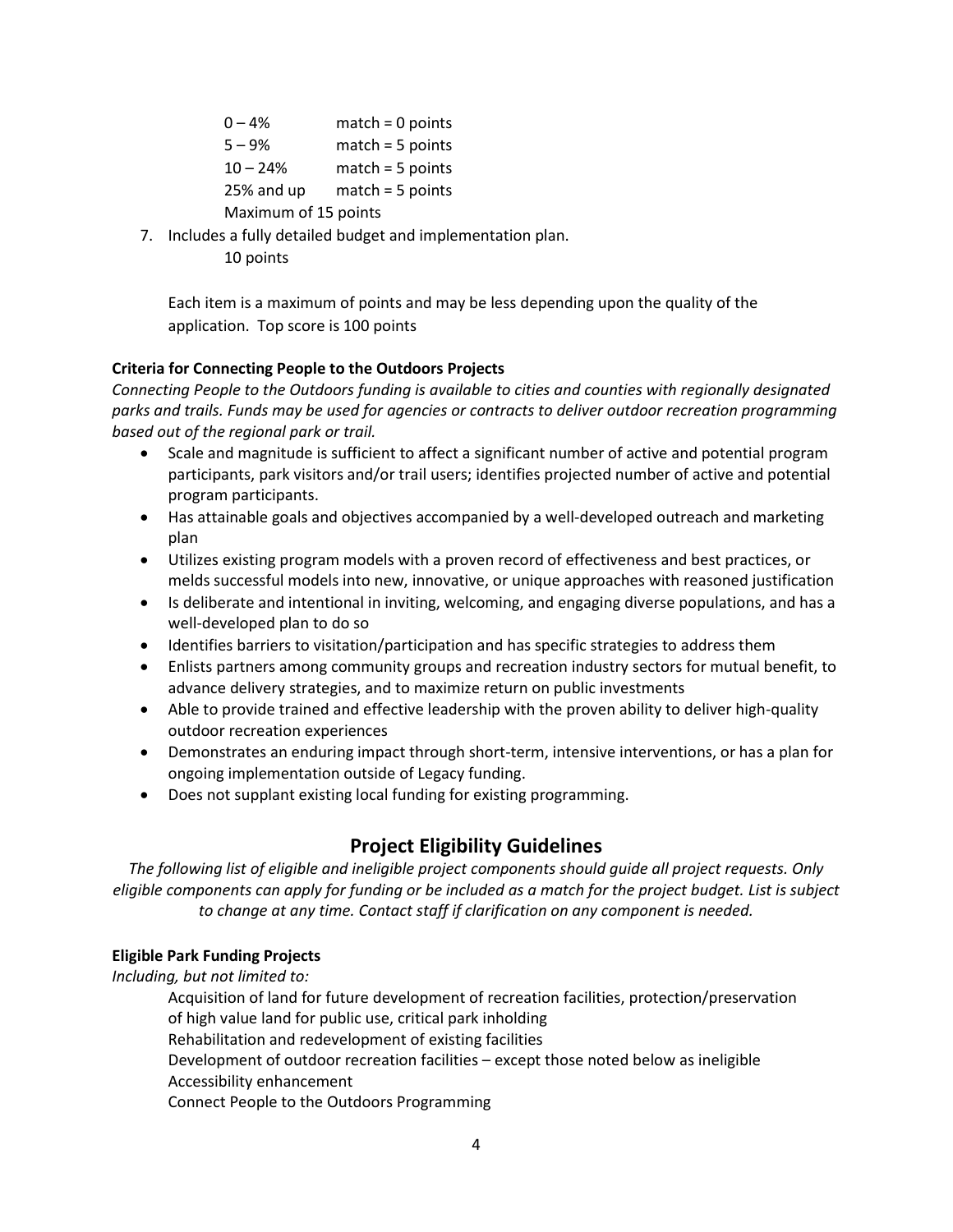### **Eligible Recreation Facilities**

*Including, but not limited to:*

Water access sites Campgrounds and sewer to campsites within park boundaries Fishing piers and shore fishing areas Nature study, visitor center and observations areas Picnic shelters Nature scape playgrounds Swimming beaches, natural surfaced swimming ponds and splash parks with a regional setting Trails within park boundaries Shooting ranges

### **Eligible Recreation Support Facilities**

*These facilities are eligible for funding as a part of a grant application that includes at least one facility from the above list. Including, but not limited to:*

Changing rooms, restrooms, shower buildings and warming houses Fencing, lighting, interpretive signage both cultural and natural, and directional signage, not including monument signs and off site directional signs on road ways. Landscaping and natural area restoration Park roads and parking areas, but this may not exceed 40% of the total project cost Permanent benches, seats, drinking fountains, grills and picnic tables Trash receptacles and fire pits Walkways

## **Eligible Trail Funding Projects**

*Including, but not limited to:*

Land acquisition \*refer to acquisition requirements Trail development and connections Trailhead improvements Accessibility enhancement Motorized trail development Construction of trails on public or private lands where a minimum of a 20-year easement must be obtained Restoration of existing trail facilities; resurfacing and trail repair or trailhead restoration Construction or restoration of trail bridges Natural resource restoration along trails

#### **Eligible Park and Trail Reimbursement Expenses**

*Including, but not limited to:*

Materials and supplies

Design, engineering and construction management costs, provided they do not exceed 20% of the total cost of the trail project or 10% of the cost of the park project Construction labor

Equipment costs related to rental, not purchase of equipment for construction Land acquisition, including permanent easements and long-term lease agreements